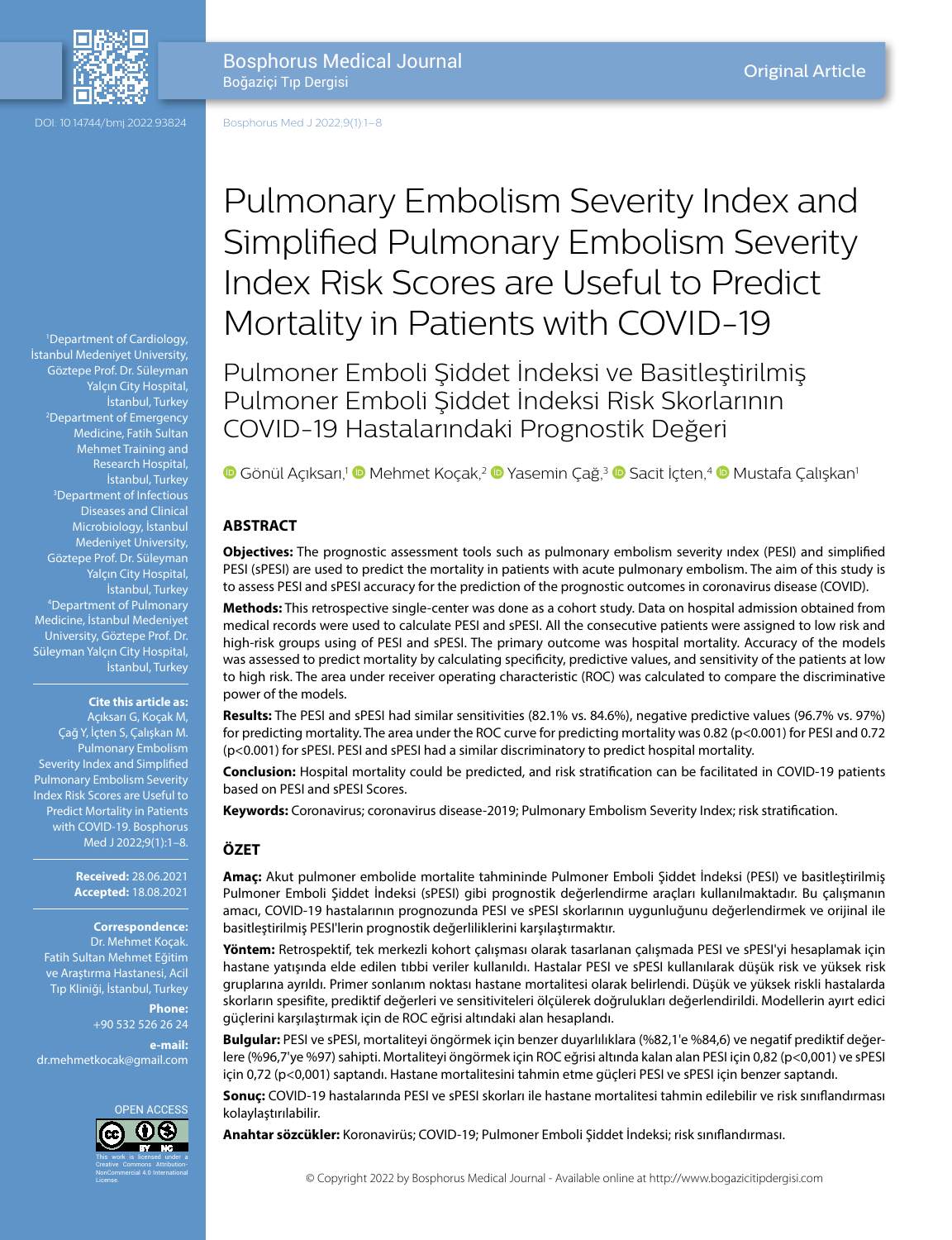It was confirmed in December 2019 that groups of the pa-<br>tients were infected with viral pneumonia, which was a **L** tients were infected with viral pneumonia, which was a novel coronavirus. The infection, which was called coronavirus disease-2019 (COVID-19), was due to the new coronavirus, and this coronavirus was named by the World Health Organization and International Committee on Taxonomy of Viruses as severe acute respiratory syndrome coronavirus-2 (SARS-CoV-2).<sup>[1]</sup> There is a wide clinical spectrum of SARS-CoV-2 infection, which covers mild illness of the upper respiratory tract, asymptomatic infection, and severe viral pneumonia-causing respiratory failure and even death. It causes multi-organ dysfunction by making both systemic and pulmonary inflammation and leads to critical complications such as respiratory failure, sepsis, heart failure, acute syndrome of respiratory distress, and acute cardiac injury. $[2-5]$  The patients who are prognosed poorly in the early stage and, for this reason, take timely measures for intervention to help patients prevent more deterioration of the disease should be identified, causing to reduce mortality rate at the same time.

The pulmonary embolism severity index (PESI) is a clinical prognostic model that is well validated and is highly reliable for patients suffering from acute pulmonary embolism (PE).[6,7] Eleven easily available clinical variables are used to calculate a point score and stratify the patients into five classes of risk  $(I-V)$  related to a high mortality rate.<sup>[6]</sup> A version of PESI, which was simplified, has been recently developed due to the difficulties of calculating PESI in crowded emergency departments. There are six out of 11 original PESI variables in the simplified PESI (sPESI), which is measured by assigning one point to each prognostic variable. Patients scoring 0 in the sPESI risk score are classified as patients with low risk and those  $\geq 1$  as the patients with higher risk. [8] The aim of this study was to assess and compare the prognostic value of PESI and s-PESI models for hospital mortality of patients with COVID-19.

## **Methods**

This single-center retrospective study was conducted in the İstanbul Medeniyet University Prof. Dr. Süleyman Yalçın City Hospital between March 25, 2020, and May 30, 2020, after the approved by the Ethics Committee (approval number: 2020/0237, date: May 13, 2020). A case was defined as a patient with positive results of the reverse transcription polymerase chain reaction (RT-PCR) test for SARS-CoV-2. Their baseline demographic characteristics, comorbidities, symptoms, vital signs, and the initial laboratory results were investigated from electronic medical records.

The PESI and sPESI for each patient, as described in the literature was calculated using the clinical data which was obtained from the medical records formed during hospital admission.<sup>[6,7]</sup> The patients were included in one of the five original version risk classes. Those who were included in the first and second risk classes were regarded as the patients with low risk, while those in the third to fifth risk classes were those with higher risk. The patients with sPESI score 0 points were regarded as those with low risk, and those with ≥1 point was regarded as higher risk ones. It was assumed that the prognostic variables' missing values were normal, which was a strategy used for PESI original derivation.<sup>[6-8]</sup> Hospital mortality was the primary outcome of the study.

#### **Statistical Analysis**

The distribution of variables was measured with the Kolmogorov Smirnov test. The t-test was performed to test the normal distribution of continuous data. The Mann-Whitney U-test for nonnormal distribution was used to test the continuous data of nonnormal distribution. Fisher's exact test or the Chisquare test was used to compare the categorical variables (when one cell had the expected value of below <5). Median for the continuous variable of nonnormal distribution, percentages for categorical data, and mean SD for the continuous variable of normal distribution were regarded as the descriptive data. The risk factors related to death at the hospital were explored using the multivariate and univariate logistic regression models. If differences between the groups in variables were not significant or if they had collinearity with PESI scores, variables were not included in the univariable analysis since the total number of deaths was 39 in our study and overfitting should be avoided in the model. The sPESI and PESI scores were used to compare the patients who were classified as those with low to a higher risk to estimate the mortality rate at the hospital in each risk group. The accuracy of PESI and sPESI was assessed to predict mortality at the hospital, and the specificity, sensitivity, and negative and positive predictive values of the patients with low to higher risk were calculated. They were compared in terms of prognostic accuracy by receiver operating characteristic (ROC) curves and examining the area under the curve (AUC) for each of them.

Number Cruncher Statistical System Statistical Software (Utah, USA) program was used for significance statistical analysis. P<0.05 was statistically significant.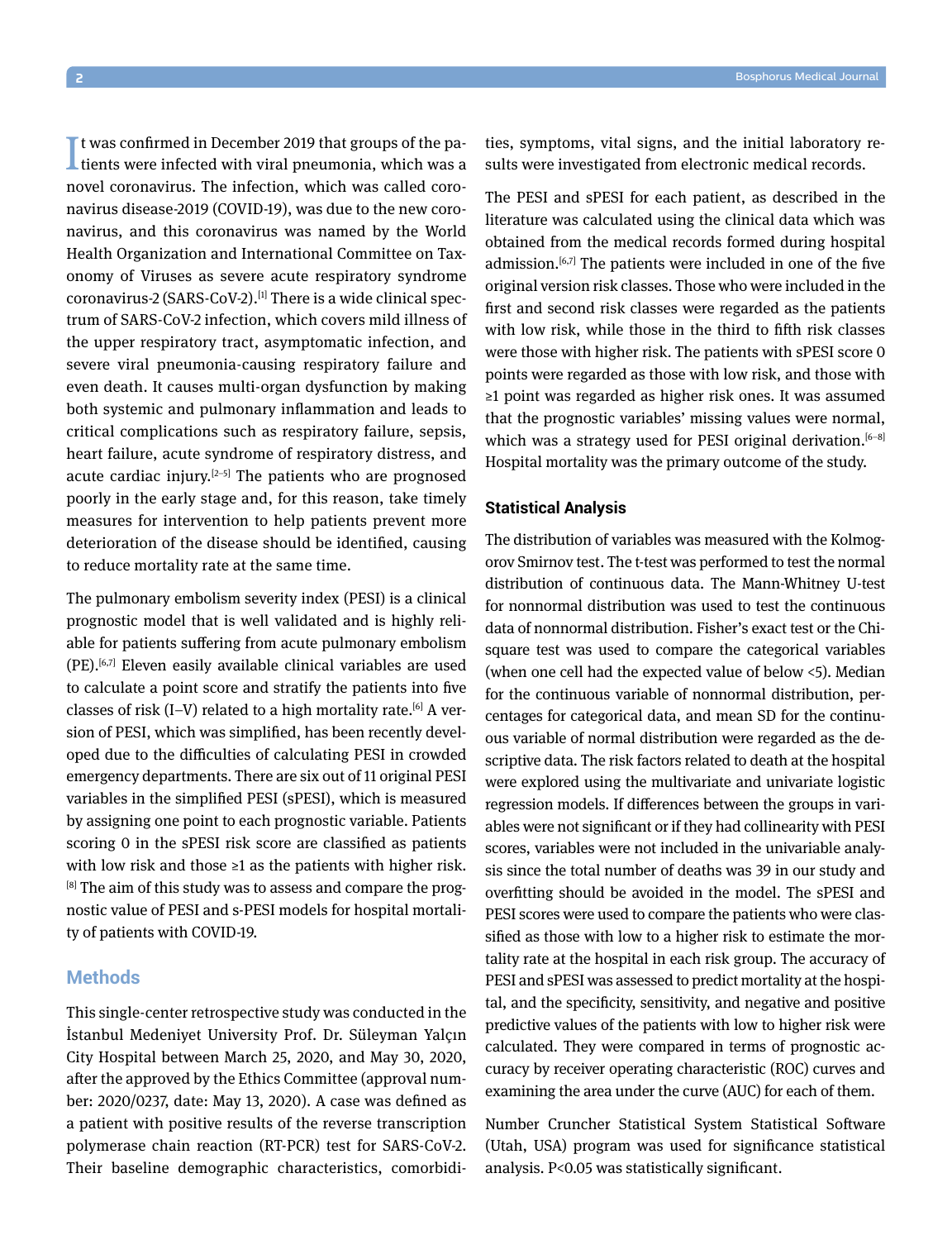|                                          | Total (n=258) (%)   | Survivors (n=246) (%) | Nonsurvivors (n=39) (%) | p     |
|------------------------------------------|---------------------|-----------------------|-------------------------|-------|
| Age years                                | $57.4 \pm 18.1$     | $55.2 \pm 17.5$       | 71.6±14.7               | 0.000 |
| Gender (male)                            | 147 (51.6)          | 127 (51.6)            | 20(51.3)                | 0.000 |
| Comorbidity                              |                     |                       |                         |       |
| Hypertension                             | 119 (41.8)          | 94 (38.2)             | 25(64.1)                | 0.002 |
| <b>Diabetes</b>                          | 69 (24.2)           | 52(21.1)              | 17(43.6)                | 0.002 |
| Coronary heart disease                   | 44 (15.4)           | 33 (13.4)             | 11(28.2)                | 0.018 |
| Chronic kidney disease                   | 25(8.8)             | 14(5.7)               | 11(28.2)                | 0.000 |
| Cerebrovascular diseases                 | 10(3.5)             | 6(2.4)                | 4(10.3)                 | 0.034 |
| Malignancy                               | 8(2.8)              | 3(1.2)                | 5(12.8)                 | 0.002 |
| Chronic pulmonary disease                | 29 (10.2)           | 22(8.9)               | 7(17.9)                 | 0.084 |
| Symptoms                                 |                     |                       |                         |       |
| Altered mental status                    | 7(2.5)              | 0(0)                  | 7(17.9)                 | 0.000 |
| Cough                                    | 172 (60.4)          | 153 (62.2)            | 19 (48.7)               | 0.110 |
| Fever                                    | 236 (82.8)          | 206 (83.7)            | 30(76.9)                | 0.295 |
| Dyspnea                                  | 103(36.1)           | 83 (33.7)             | 20(51.3)                | 0.034 |
| Sputum                                   | 32 (11.2)           | 28 (11.4)             | 4(10.3)                 | 0.836 |
| Anosmia                                  | 16(5.6)             | 12(4.9)               | 4(10.3)                 | 0.175 |
| Diarrhea                                 | 18(6.3)             | 16(6.5)               | 2(5.1)                  | 0.743 |
| Anorexia                                 | 42 (14.7)           | 36 (14.6)             | 6(15.4)                 | 0.902 |
| Headache                                 | 18(6.3)             | 17(6.9)               | 1(2.6)                  | 0.300 |
| Vital signs                              |                     |                       |                         |       |
| Heart rate, beats/min                    | $87.6(78.5 - 95)$   | 86 (79-94)            | $90(76 - 110)$          | 0.272 |
| Systolic blood pressure, mmHg            | $121(110-130)$      | $120(110-130)$        | $121(110-137)$          | 0.491 |
| Diastolic blood pressure, mmHg           | $72.8(70-80)$       | $73.2(70-80)$         | $70.8(60 - 77)$         | 0.116 |
| Respiration rate, breaths/min            | $22(20-24)$         | $21(20-24)$           | $31(22-39)$             | 0.000 |
| Temperature, °C                          | $36.9(36.5 - 37.6)$ | $36.8(36.5 - 37.5)$   | $37.2(36.6 - 38.2)$     | 0.308 |
| Blood oxygen saturation, %               | $94.5(92 - 97)$     | $94.5(93 - 97)$       | $90(80-94)$             | 0.000 |
| Laboratory findings                      |                     |                       |                         |       |
| White blood cell count, ×109 per L       | $6.4(4.9-9.1)$      | $6.1(4.7 - 7.9)$      | $13.6(10.7 - 18.2)$     | 0.000 |
| Hemoglobin concentration, (mg/dl)        | $13.4(12.2 - 14.2)$ | $13.5(12.4 - 14.3)$   | $11.0(9.6 - 13.7)$      | 0.000 |
| Platelet count, ×10 <sup>9</sup> per L   | 184.5 (148-244)     | 184 (152-239)         | 201 (125-330)           | 0.754 |
| Monocyte count, ×10 <sup>9</sup> per L   | $0.4(0.27 - 0.52)$  | $0.4(0.3-0.6)$        | $0.3(0.2-0.6)$          | 0.226 |
| Lymphocyte count, ×10 <sup>9</sup> per L | $1.1(0.91-1.6)$     | $1.2(0.9-1.7)$        | $0.6(0.3-0.9)$          | 0.000 |
| Neutrophil count, ×10 <sup>9</sup> per L | $4.6(3.1-6.8)$      | $4.2(3.0-5.6)$        | $10.8(7.6 - 14.8)$      | 0.000 |
| Albumin, g/l                             | $40(36-43)$         | $41(37-44)$           | $33(28-37)$             | 0.000 |
| C-reactive protein, mg/dl                | $4.8(1.0-9.2)$      | $4.2(1.2 - 8.6)$      | $13.5(11.6 - 20.4)$     | 0.000 |
| Creatinine mg/Dl                         | $0.9(0.7-1.0)$      | $1.0(0.7-1.0)$        | $2.2(0.8-2.5)$          | 0.000 |
| D-Dimer, mg/L                            | $1.2(0.75 - 2.7)$   | $0.9(0.5 - 1.5)$      | $3.2(1.5 - 7.4)$        | 0.000 |
| ICU admission                            | 54 (18.9)           | 24(9.7)               | 30(76)                  | 0.000 |
| PESI Score                               | $67(52-87)$         | $64.5(51-78)$         | $115(95 - 160)$         | 0.000 |
| PESI risk classes                        |                     |                       |                         |       |
| ı                                        | 139 (48.7)          | 136 (56.5)            | 3(7.7)                  |       |
| Ш                                        | 72 (25.3)           | 68 (27.6)             | 4(10.3)                 |       |
| Ш                                        | 32 (11.2)           | 25(10.1)              | 7(18)                   | 0.000 |
| $\mathsf{IV}$                            | 21(7.4)             | 13(5.3)               | 8(20.5)                 |       |
| $\vee$                                   | 21(7.4)             | 4(1.6)                | 17(43.5)                |       |
| Low (I, II)                              | 211(74)             | 204 (82.9)            | 7(17.9)                 |       |
| High $(III-V)$                           | 74 (26)             | 42 (17.1)             | 32 (82.1)               | 0.000 |
| sPESI risk classes                       |                     |                       |                         |       |
| Low                                      | 183 (64.2)          | 177 (72)              | 6(15.4)                 |       |
| High                                     | 102 (35.8)          | 69 (28)               | 33 (84.6)               | 0.000 |

# Table 1. Demographic, clinical and laboratory findings of patients with COVID-19

Data are Mean±SD, n/N (%), where N is the total number of patients with available data. COVID-19: Coronavirus disease 2019; ICU: Intensive care unit; PES: Pulmonary Embolism Severity Index; sPESI: Simplified Pulmonary Embolism Severity Index.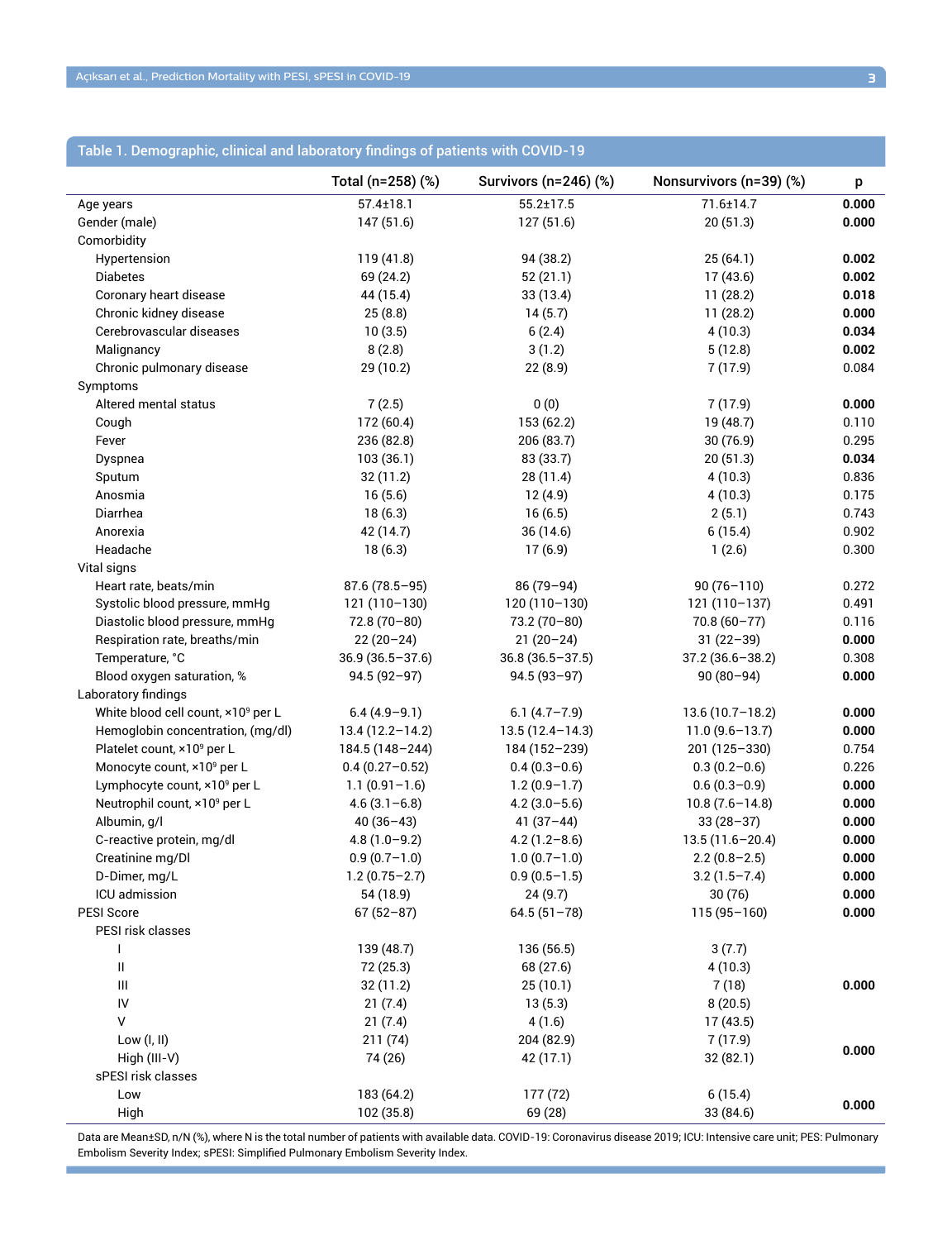#### **Results**

Two hundred and eighty five patients with COVID-19 who were diagnosed via detection of SARS-CoV-2 with RT-PCR were included in this study. Among them, 39 died in the hospital, and 246 were discharged. The hospital mortality was 13.7% (39.285). In total, the mean age was 57.5±18.1 years, and 147 patients (51.6%) were male. Comorbidity was present in 150 (53%) patients, and the most common comorbidity was hypertension (119 [41.8%] patients), before diabetes (69 [24.2%] patients), and finally, coronary heart disease (44 [15.4%]) patients. Only seven patients had an altered mental status. 236 patients (82.8%) had a fever as the most common clinical finding before cough (in 60.4%), and dyspnea (in 36.1%). There was a lower prevalence of other signs and symptoms. Overall, 54 patients (18.9%) were admitted to intensive care units (ICUs) upon hospital admission (Table 1). The deceased patients were significantly older  $(p<0.001)$ and reported more dyspnea than the survival patients did (p<0.05). Cardiovascular disease, hypertension, diabetes, chronic kidney disease, cerebrovascular disease, and malignancy were much more frequent among deceased patients than among survival patients (all  $p<0.05$ ). There was a higher respiratory rate in the deceased group compared with the survival group (p<0.001). The nonsurvival group had lower blood oxygen saturation than survivor had  $(p<0.001)$ .

The laboratory findings on admission white blood cell counts and neutrophil counts, D-dimer level, and C-reactive protein were higher, whereas lymphocyte counts, hemoglobin concentration, and albumin level were lower in the nonsurvival group than those in the survival group (all p<0.001) (Table 2). The nonsurvival group gained significantly higher PESI score than the survivor did (p<0.001) (Table 1).

Univariate logistic analysis showed significant association between mortality and age, hypertension, diabetes, coronary heart disease, chronic pulmonary disease, chronic kidney disease, cerebrovascular disease, white blood cell counts, hemoglobin concentration, lymphocyte counts, neutrophil counts, albumin, creatinine, C-reactive protein, D-dimer, ICU admission, PESI risk classes, PESI score, sPESI risk classes.

Multivariate logistic analysis showed that cerebrovascular disease (OR, 27.75; 95% CI: 1.75−439.43; p=0.018), cardiovascular disease (OR, 3.90; 95% CI: 1.93−829; p=0.002), ICU admission (OR, 217.98; 95% CI: 27.19−1748; p=0.000) and high PESI classes (OR, 2.31; 95% CI: 1.47−3.62; p=0.000) were independent risk factors for hospital mortality (Table 2). Ac-



Figure 1. Receiver operating characteristic curve of pulmonary embolism severity index (PESI) and simplified PESI models in predicting in-hospital mortality.

cording to the first PESI scores obtained from the data once the patients were admitted were as follows: Patient numbers were 139 (48.8%) in PESI class-I, 72 (25.2%) in PESI class-II, 32 (11.2%) in PESI class-III, 21 (7.4%) in PESI class-IV and 21 (7.4%) in PESI class-V, respectively. When PESI was grouped as low risk (I-II) and high risk (III-V), 211 patients were in the low-risk group for mortality and 74 patients (26%) were in the high-risk group.

According to the sPESI, 183 patients (64.2%) were those with low risk and 102 patients (35.8%) had high mortality risk within 30 days (Table 1). The patients with low risk had hospital mortality of 3.3% (95% CI: 0.88–5.71) based on PESI compared with 3.3% (95% CI: 0.71–5.88) for patients with low risk based on the sPESI (Table 3). There were similar sensitivities (82.1% vs. 84.6%) and negative predictive values (96.7% vs. 97%) in PESI and sPESI. Due to the specific design of both prognostic models to identify patients at low risk i.e. to eliminate short-term mortality, there were low positive predictive values of both scores (Table 4). In the evaluation of PESI model to predict mortality by using the ROC curve, AUC was 0.82 (p<0.001 and 95% CI: 0.77−0.86). In the evaluation of sPESI model to predict mortality using the ROC curve, AUC was 0.78 (p<0.001 and 95% CI: 0.73–0.83) (Table 5). Figure 1 shows that PESI and sPESI predicted 30 day mortality with similar discriminatory power (p=0.118).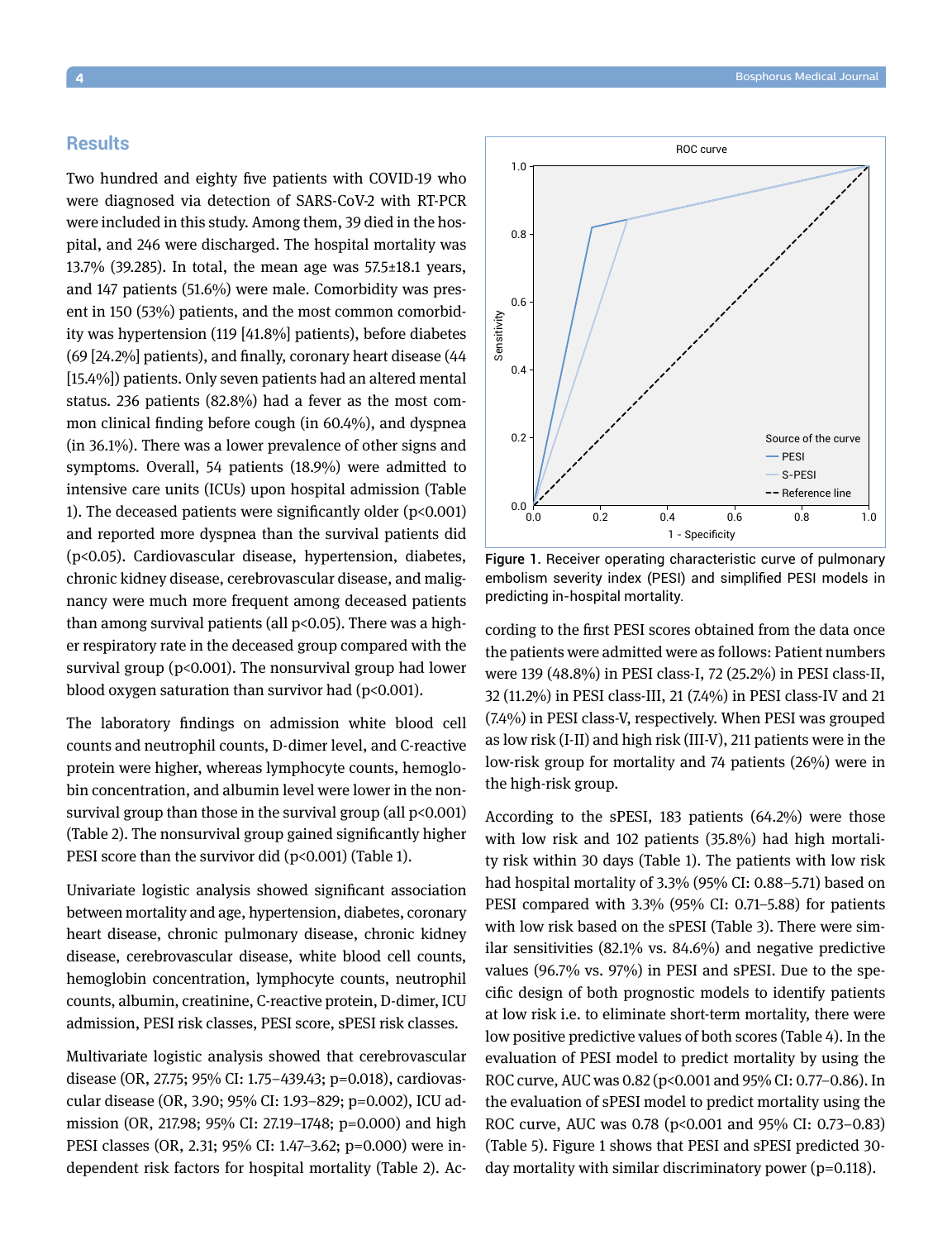|                           |        | Univariate model |       |        | Multivariate model |       |  |
|---------------------------|--------|------------------|-------|--------|--------------------|-------|--|
|                           | 0R     | % 95 CI          | p     | 0R     | % 95 CI            | p     |  |
| Age                       | 1.06   | $1.04 - 1.08$    | 0.000 |        |                    |       |  |
| Hypertension              | 2.89   | $1.43 - 5.83$    | 0.003 |        |                    |       |  |
| <b>Diabetes</b>           | 2.88   | $1.43 - 5.82$    | 0.003 |        |                    |       |  |
| Cardiovascular disease    | 2.54   | $1.15 - 5.58$    | 0.021 | 3.90   | $1.93 - 829.00$    | 0.002 |  |
| Cerebrovascular diseases  | 4.57   | $1.23 - 17.01$   | 0.023 | 27.75  | $1.75 - 439.40$    | 0.018 |  |
| Hemoglobin concentration  | 0.63   | $0.52 - 0.75$    | 0.000 |        |                    |       |  |
| Lymphocyte count          | 0.06   | $0.02 - 0.17$    | 0.000 |        |                    |       |  |
| Neutrophil count          | 1.44   | $1.30 - 1.60$    | 0.000 |        |                    |       |  |
| <b>Albumin</b>            | 0.83   | $0.77 - 0.88$    | 0.000 |        |                    |       |  |
| Creatinine                | 1.02   | $1.00 - 1.04$    | 0.014 |        |                    |       |  |
| C-reactive protein        | 1.5    | $1.19 - 1.88$    | 0.001 |        |                    |       |  |
| D-Dimer                   | 1.62   | $1.25 - 2.11$    | 0.000 |        |                    |       |  |
| ICU admission             | 249.21 | 55.29-1123.31    | 0.000 | 217.98 | 27.19-1748         | 0.000 |  |
| <b>PESI Risk Classes</b>  | 3.59   | $2.57 - 5.02$    | 0.000 | 2.31   | $1.47 - 3.62$      | 0.000 |  |
| <b>SPESI Risk Classes</b> | 14.11  | $5.66 - 35.16$   | 0.000 |        |                    |       |  |
| <b>PESI Score</b>         | 1.06   | $1.04 - 1.07$    | 0.000 |        |                    |       |  |

### Table 2. Factors associated with mortality in patients with COVID-19

CI: Confidence interval; COVID-19: Coronavirus disease 2019; ICU: Intensive care unit; OR: Odds ratio; PESI: Pulmonary Embolism Severity Index; sPESI: Simplified Pulmonary Embolism Severity Index.

### Table 3. Data on prevalence in hospital mortality observed in patients with COVID-19 in the present study, by classification according PESI and sPESI

| Low risk |                    |        |                     |           |
|----------|--------------------|--------|---------------------|-----------|
| n/N      | $\%$ (%95 CI)      | n/N    | % (%95 CI)          |           |
| 7/210    | $3.3(0.88 - 5.71)$ | 32/76  | $42.6(28.2 - 57.2)$ | < 0.001   |
| 6/183    | $3.3(0.71 - 5.88)$ | 33/102 | $32.4(23.3 - 41.5)$ | < 0.001   |
|          |                    |        |                     | High risk |

CI: Confidence interval; PESI: Pulmonary Embolism Severity Index; s-PESI: Simplified Pulmonary Embolism Severity Index.

### Table 4. Accuracy of the original and simplified PESI to predict 30-day/hospital mortality

|             | Diagnostic scan               |                        |                               |                        |                     |  |
|-------------|-------------------------------|------------------------|-------------------------------|------------------------|---------------------|--|
|             | <b>Sensitivity % (%95 CI)</b> | Specificity % (%95 CI) | <b>Positive PV % (%95 CI)</b> | Negative PV % (%95 CI) | Accuracy % (%95 CI) |  |
| <b>PESI</b> | 82.1 (77.5-86.5)              | $82.5(78.1 - 86.9)$    | $42.6(36.9 - 48.4)$           | 96.7 (94.6-98.7)       | 82.5 (94.6-98.8)    |  |
| sPESI       | $84.6(80.4 - 88.8)$           | $71.9(66.7 - 77.2)$    | $32.4(26.9-37.8)$             | $97.0(94.6 - 98.8)$    | 73.7 (68.6-78.8)    |  |
|             |                               |                        |                               |                        |                     |  |

CI: Confidence interval; PESI: Pulmonary Embolism Severity Index; sPESI: Simplified Pulmonary Embolism Severity index; PV: Predictive value.

| Table 5. AUC of PESI and sPESI scores in predicting in-hospital mortality |      |                         |          |                                  |                 |  |
|---------------------------------------------------------------------------|------|-------------------------|----------|----------------------------------|-----------------|--|
| Test result variable(s)                                                   | Area | Std. Error <sup>a</sup> | D        | Asymptotic 95% CI<br>Lower-Upper | D               |  |
| <b>PESI</b>                                                               | 0.82 | 0.033                   | $0.000*$ | $0.77 - 0.86$                    | $0.118^{\circ}$ |  |
| sPESI                                                                     | 0.78 | 0.032                   | $0.000*$ | $0.73 - 0.83$                    |                 |  |

CI: Confidence interval; AUC: Area under the curve of the receiver operating characteristic; PESI: Pulmonary Embolism Severity Index; sPESI: Simplified Pulmonary Embolism Severity Index; \*: P<0.01; a: Binomial exact test.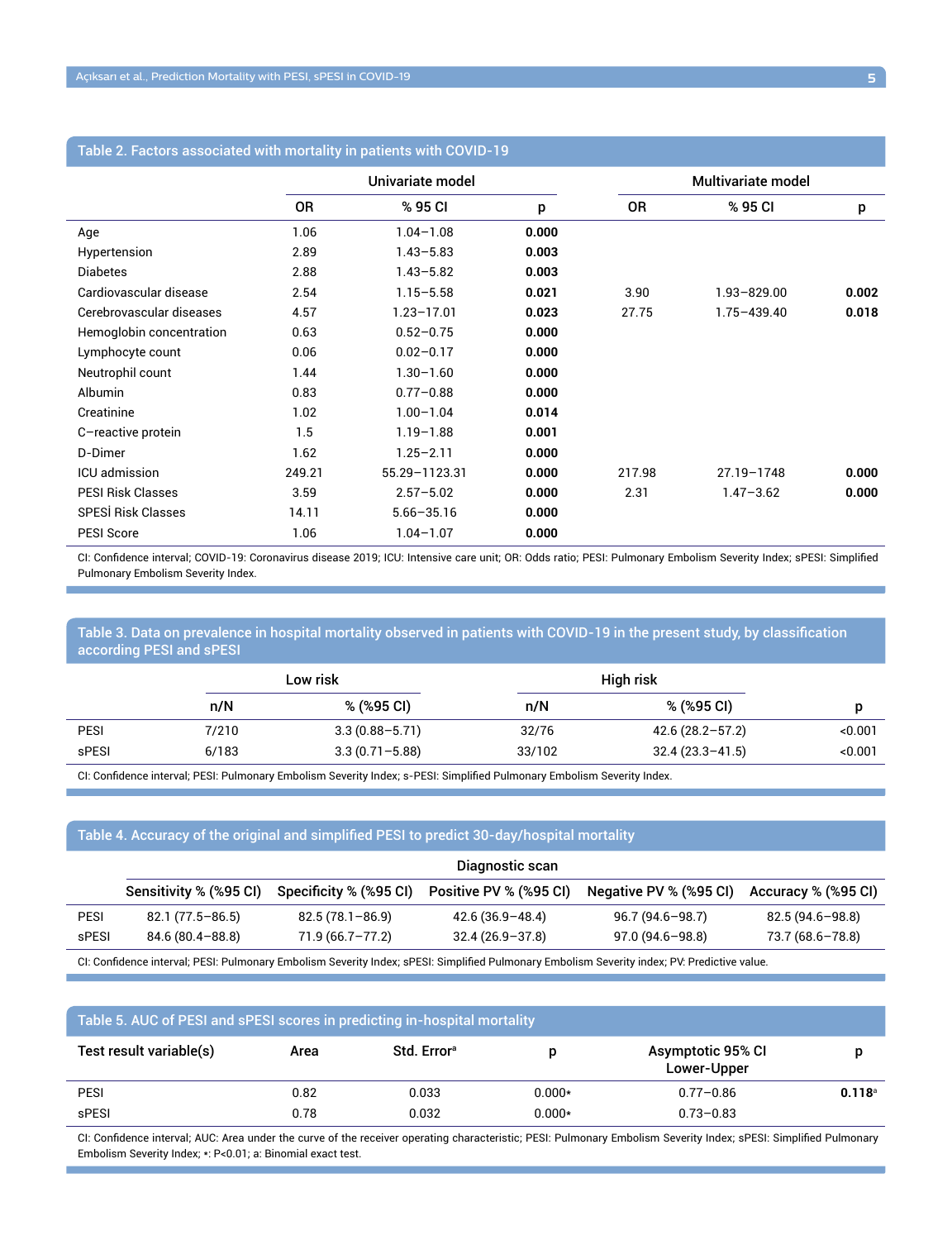## **Discussion**

In this study, we analyzed PESI and sPESI scores to assess the mortality rate of the patients with COVID-19 in the hospital. As far as we know, this was the first study that explored PESI and sPESI scores for patients with COVID-19. Our study PESI and sPESI had excellent sensitivity and negative predictive value. Both of these scores could give clinicians an effective adjunct tool for stratification of risk among those with COVID-19.

COVID-19 is an infection that threatens life due to the SARS-CoV-2 virus.[1] Here, we describe this study as an assessment of the performance of PESI and sPESI scores, which can predict the hospital mortality risk of 285 hospitalized COVID-19 patients at the age of 18 above, based on RT-PCR of positive SARS-CoV-2. COVID-19, with a range of 3–12%, has a higher rate of mortality.<sup>[9]</sup> One of its characteristics was also a high incidence of the disease among the critical patients, which was approximately 20% of the total number of patients. However, many studies in the literature have reported the clinical characteristics of the defined patients under critical conditions, [10,11] paying much attention to the early-stage patients' general characteristics, not observing the disease development whole course. The patients prognosed poorly in the early stage should be identified, and the timely measures for intervention should be taken to prevent deterioration of the disease among the patients based on the general law for occurrence and development of disease and laboratory and clinical indicators, which can simultaneously reduce the mortality.

COVID-19 patients at risk should be detected, and this decision should be guided using the scores which can be used easily. Many scores used in other diseases based on need have been evaluated to identify patients at risk in COVID-19 patients. Sequential organ failure assessment (SOFA) score can be used to detect septic shock and sepsis as a good diagnostic marker and to reflect the degree and status of dysfunction of different organs.<sup>[12]</sup> Zhou et al.<sup>[13]</sup> showed that the potential risk factors such as high SOFA score, D-dimer above 1 μg/L, and older age could be useful for the clinicians to identify early-stage COVID-19 patients prognosed poorly. MEWS and REMS, which are widely used physiological scoring systems developed for the early diagnosis and management of patients at high risk admitted to the emergency department, were evaluated in a retrospective study in terms of mortality predictors in critical COVID-19 patients. Although the REMS was better, both scores had been reported to be acceptable predictive values for in-hospital mortality.[14] The CURB-65, which is a score of severity for community-acquired pneumonia, predicts the mortality following CAP.[15] There was a relationship between the CURB-65 score of COVID-19, which was evaluated among the patients and an unfavorable outcome, which can be promisingly used as the COVID-19 severity score declared.<sup>[16]</sup>

There has been widely external validation of two clinical models such as PESI and sPESI, which can determine the prognosis among the patients with  $PE.^{[6-8]}$  There are objective factors which can be easily identified in both models and can be ascertained once the patient is presented, without needing imaging or laboratory assessments. A comprehensive scoring system with multiple factors among several predicting systems for COVID-19 patients can be used for more precise screening of the infected patients. In this respect, the use of PESI scores in COVID-19 patients can more accurately identify the high-risk patients, as they include physiological parameters as well as age and co-morbidities.

According to the previous studies, there is poor prognosis among the comorbidity COVID-19 patients. According to some scholars, those with severe disease had more common coexisting illnesses than those who had no severe disease. The main health problems which cause to increase severe COVID-19 susceptibility include diabetes mellitus, chronic obstructive pulmonary disease, hypertension, and cardiovascular disease.[13,17] In a prospective cohort study of COVID-19 among patients with cancer, it was shown that there was a higher risk of severe diseases in those with cancer than that in non-cancerous patients.<sup>[18]</sup> In this study, age, hypertension, diabetes, cardiovascular disease, chronic lung disease, and cerebrovascular disease were significantly different between the survivor and non-survivor groups. In the multivariate analysis, cerebrovascular disease and cardiovascular disease were independently associated with mortality.

This study found that high-risk patients indicated a poorer prognosis according to PESI and sPESI on admission. According to PESI and sPESI, the mortality rate in COVID-19 patients classified as high-risk was statistically significantly higher than those classified as low-risk according to these scores, respectively. In our analysis, both sPESI and PESI had a statistically significant area under the ROC curve which could predict 30-day mortality. The two scores continued to have similar discriminative power and accuracy measures. There should be suitable medical interventions that are carefully controlled and administered for reduction of their mortality rate.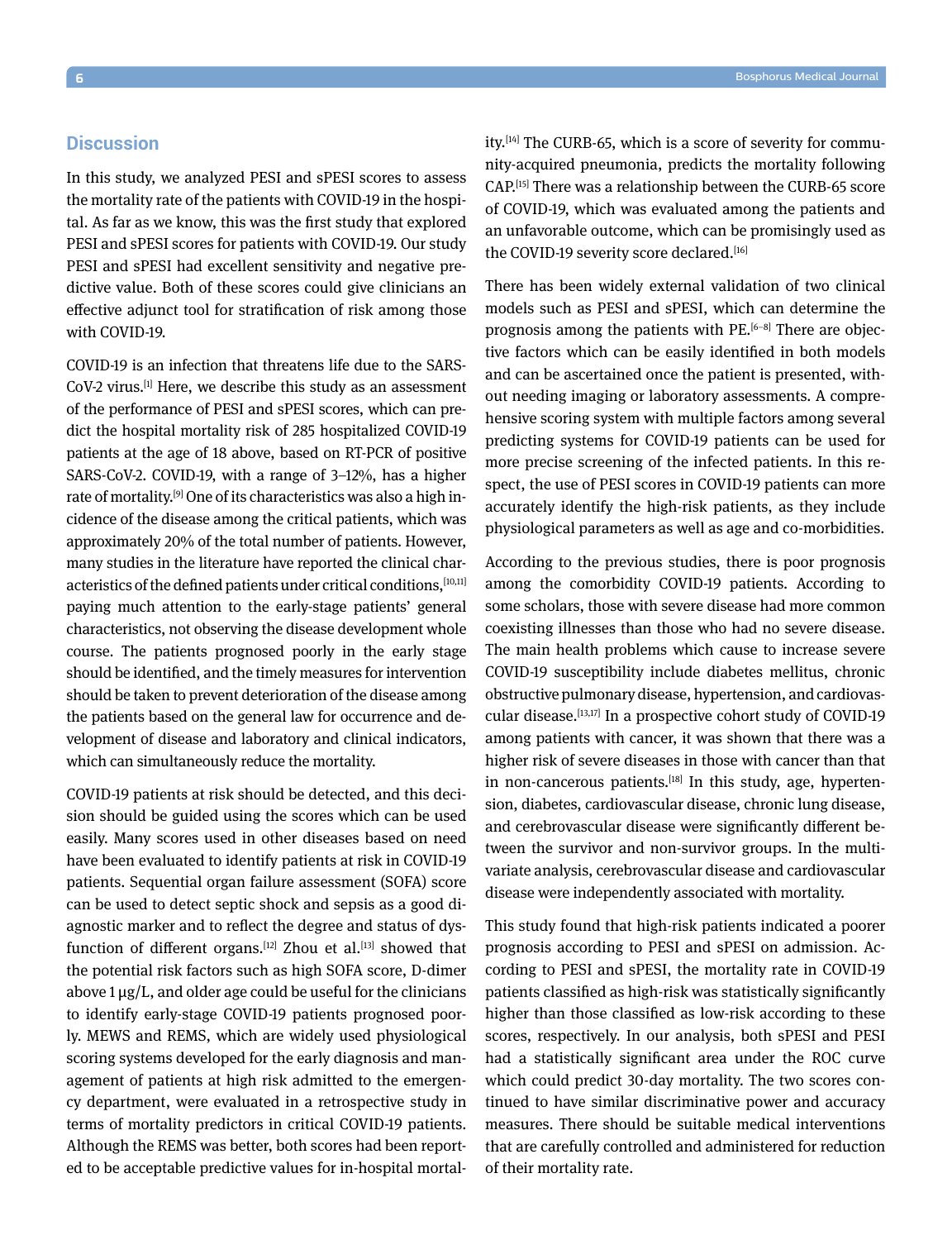PESI was developed to identify APE patients with a lowrisk of 30-day overall mortality.<sup>[6,7]</sup> One of the key issues with COVID-19 has been the very high number of patients applying to the health centers or hospitals throughout the pandemic. It is clear that the existing human resources and technical capacity exceed the need, especially for intensive care support.<sup>[19]</sup> Therefore, accurate identification of lowrisk patients is significantly important in real-life clinical practices. While patients predicted to be in low-risk may be discharged early or treated as an outpatient, the ones estimated to be at high-risk may benefit from more intensive surveillance. The burden on the health system may be eased in this way. The patients at low risk should be critically identified correctly in real-life clinical practice. There should be negative predictive value and the highest overall sensitivity in prognostic tools so that the COVID-19 patients at low risk can be identified.<sup>[20]</sup> PESI and sPESI scores showed that most of the patients were exposed to a low risk of 30-day mortality and 3.3% of them showed poor outcomes. Our study showed low positive predictive values but high negative predictive values in PESI and sPESI. According to the findings of the current study, COVID-19patients at low risk of death can be accurately identified with both PESI prognostic models. Therefore, those with a good prognosis can be selected using PESI and sPESI. We feel that the use of PESI and sPESI scores have significant helpful identification of low-risk patients and helps clinicians to decide out hospital treatment for COVID-19 patients. An international, randomized study concluded that PESI is reliable to guide the doctors' decisions about outpatient treatment of patients with PE. It is argued that outpatient treatment of low-risk patients (class I and II), based on PESI, would improve the quality of care by safely reducing the use of medical resources. Until the effectiveness and safety of outpatient services for low-risk patients based on sPESI can be demonstrated in a prospective study, PESI was proposed as the preferred prognostic model to identify low-risk patients.[21,22] Our study cannot make such a definitive recommendation for PESI and sPESI scores for COVID-19 patients. Our focus was on the hospitalized COVID-19 cases and we could not generalize our results to all COVID19 patients, particularly those suffering from the mild disease. Besides, COVID-19 is epidemiologically, etiologically, and pathologically different from an acute PE. The severity of COVID-19 as a systemic disease might be due to "cytokine storm syndrome" which is activated by the virus, exacerbating the inflammatory responses.[23] The PESI scores might not capture several risk factors such as D-dimers, Interleukin-6, and also the COVID-19 myocardial involvement.[13,24,25] A randomized trial should be conducted to evaluate the safety and effectiveness of a strategy for outpatient treatment of the infected patients at low risk based on PESI scores.

#### **Limitations**

A potential limitation of the current study is that it is a retrospective, single-center study. The relative sample size was limited. However, there was selective bias in the infected patients admitted to the COVID-19 ward. The use of PESI and sPESI in COVID-19 patients should be validated prospectively in multi-center studies.

# **Conclusion**

There were acceptable predictive values in both PESI and sPESI scores to predict the mortality of patients with COVID-19 in hospital. These scores could give clinicians an effective adjunct tool for stratification of risk among these patients since it has high negative predictive value.

#### **Disclosures**

**Ethics Committee Approval:** The İstanbul Medeniyet University Clinical Research Ethics Committee granted approval for this study (date: 13.05.2020, number: 2020/0237).

**Peer-review:** Externally peer-reviewed.

**Conflict of Interest:** None declared.

**Authorship Contributions:** Concept – G.A., M.K., Y.Ç.; Design – S.İ., M.Ç.; Supervision – G.A., S.İ., M.Ç.; Materials – M.K., Y.Ç.; Data collection and/or processing – G.A., Y.Ç.; Analysis and/or interpretation – M.K., S.İ., M.Ç.; Literature search – G.A., M.K.; Writing – G.A., M.K.; Critical review – G.A., M.K., Y.Ç., S.İ., M.Ç.

#### **References**

- 1. World Health Organization. Novel coronavirus (2019-nCoV): situation report—40. Available at: https://www.who.int/docs/ default-source/coronaviruse/situation-reports/20200229-sitrep-40-covid-19.pdf Accessed Feb 29, 2020.
- 2. Wang D, Hu B, Hu C, Zhu F, Liu X, Zhang J, et al. Clinical characteristics of 138 hospitalized patients with 2019 novel coronavirus-ınfected pneumonia in Wuhan, China. JAMA 2020;323:1061–9.
- 3. Li Q, Guan X, Wu P, Wang X, Zhou L, Tong Y, et al. Early transmission dynamics in Wuhan, China, of novel coronavirus-infected pneumonia. N Engl J Med 2020;382:1199–207.
- 4. Huang C, Wang Y, Li X, Ren L, Zhao J, Hu Y,et al. Clinical features of patients infected with 2019 novel coronavirus in Wuhan, China. Lancet 2020;395:497–506.
- 5. Clinical characteristics of 113 deceased patients with coronavirus disease 2019: Retrospective study. BMJ 2020;368:m1295.